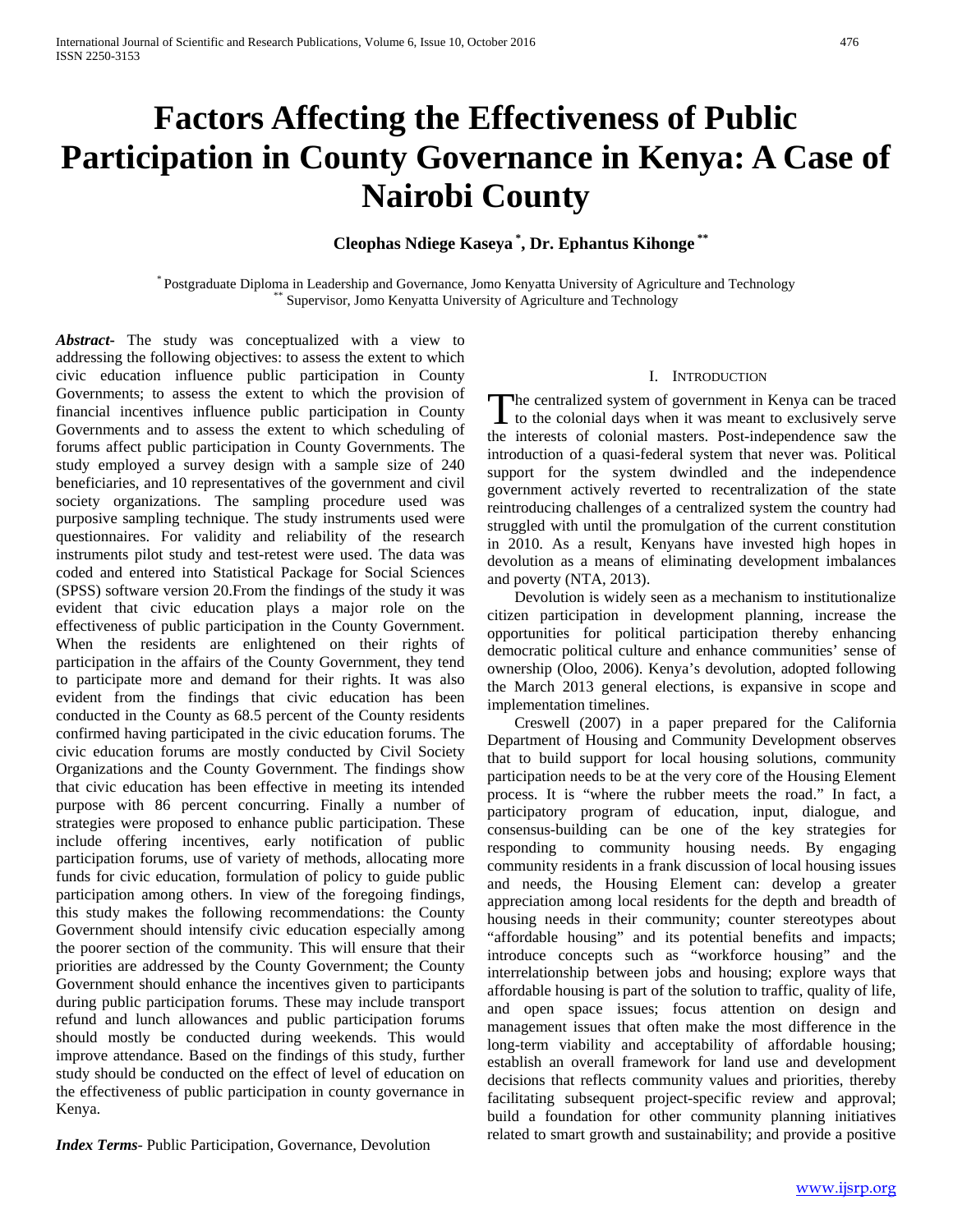experience in constructive community engagement with benefits that far outlast the Housing Element process itself.

 Before the promulgation of the constitution, Kenya had tried various ways to encourage citizens to participate in decision making. For instance through the Constituency Development Fund (CDF) Act, a number of mechanisms have been proposed through which citizen participation is conducted. One of the mechanisms of public participation is through representation, that is, CDF Committee. Members of the committee are supposed to be elected from the ward taking into account the geographical diversity within the constituency, communal, religious, social and cultural interests in the constituency and the requirements of gender, youth and representation of persons with disabilities. By defining these groups, the Act encourages representation of various interests in the management of the affairs of the fund. To a certain extent this can facilitate public participation. It is evident that where the committees were properly constituted there was a higher level of success in prioritization, ownership of projects and overall success in management.

 Sithole (2005) defines public participation "as a democratic process of engaging people in thinking, deciding, planning and playing an active part in the development and operation of services that affect their lives." The World Bank (1996) further defines public participation as "a process in which stakeholders influence and share control over development initiatives and the decisions and the resources which affect them". It is a two-way communication and collaborative problem solving with the goal of achieving better and more acceptable decisions.

 Participation is also encouraged in the Act through selection and oversight by the Project Management Committees (PMCs). This involves the selection and prioritization of development projects by citizens and formation of PMCs to help in the implementation of the projects funded by the fund (NTA, 2013). One key emphasis in the constitution is the need for the two levels of governments to continuously engage its citizens in any decision making process. The spirit of public participation runs throughout the constitution. It seeks and facilitates the involvement of those potentially affected by or interested in a decision. This can be in relation to individuals, governments, institutions, companies or any other entities that affect public interests. The principle of public participation holds that those who are affected by a decision have a right to be involved in the decision-making process.

 Meaningful citizen participation in governance is a key ingredient for public reforms that were instituted by the Constitution of Kenya (CoK, 2010). Article 1 (1) of the Constitution vests all sovereign power to the people of Kenya. This power can be expressed through direct participation or indirectly through elected representatives. In addition, various pieces of legislations anchoring devolution highlight the principles of citizen participation. Together, these constitutional and legislative provisions avail various platforms for citizen participation in devolved governance. Citizen participation is one of the national values and is also one of the principles of public service as articulated in the Constitution in Articles 10 (2,a), Article 35(1) and (3) and Article 232 (1).

 There is much talk about involving ordinary citizens more definitively and directly in the policy process. Dialogue, deliberation and citizen engagement are increasingly familiar

landmarks on the current public participation landscape as efforts to design more collegial and collaborative public involvement processes compete with more traditional top-down approaches. Public deliberation, a defining concept of deliberative democracy theory, is experiencing a renaissance among both scholars and policymakers. Televised town halls are now commonplace during election campaigns. Citizen dialogues have been used to elicit informed opinion and to probe for shared public values in conjunction with major policy reform initiatives. The origins of this trend have been discussed widely and include arguments of declining citizen deference to public officials, vociferous calls for greater legitimacy and accountability, and a desire to bring government closer to the people.

 Article 174 of the constitution gives the powers of selfgovernance to the people and enhances the participation of the people in the exercise of the powers of the State and in making decisions affecting them. Citizen participation is not a favour but a constitutional obligation that both levels of government must adhere to. It must be clearly defined by the county government in agreement with the citizens to achieve satisfactory results. The government must agree with the citizens on processes, procedures, entry levels, safeguards to citizens' decisions and guarantees that their needs and priorities will come first.

 Article 201 of the constitution lays down some key public finance principles including the need to ensure that there is openness and accountability in all public financial matters and that public participation will be emphasized in the whole budget process and decision making processes. The constitution further provides that public finance should promote an equitable society where burdens and benefits from the use of public resource will be shared equitably. Public money shall be used in a prudent and responsible manner and this should be accompanied by clear financial reporting. Chapter 12 of the constitution on public finance and the Act that gives it effect, the Public Financial Management (PFM) Act 2012, have transformed the budget process in Kenya. The legal responsibility to manage finances allocated by the national government now rests with the County governments. Other institutions like the Commission on Revenue Allocation (CRA) will now play a significant role in financial allocations to counties. Part IV of the PFM Act establishes County Treasuries. The County Revenue Fund will also be established by all counties as the golden pot for all revenues received or rose by or on behalf of county governments.

 Despite these clear constitutional and legislative provisions there has been an outcry across the country over certain decisions which have been made by counties over the last three years. In a number of counties citizens have taken their County governments to court over issues ranging from Finance Bills, which ascribe levies to be charged for various County services, to identification and implementation of projects. Some counties have had their Finance Bills annulled by the courts while other counties have had disbursement of funds for development projects delayed due to complaints emanating from the citizens. This project is therefore aimed at assessing the effectiveness of public participation in county governance in Kenya: A case of Nairobi County.

 Participatory Development in Kenya like in many other countries was for decades confined to community development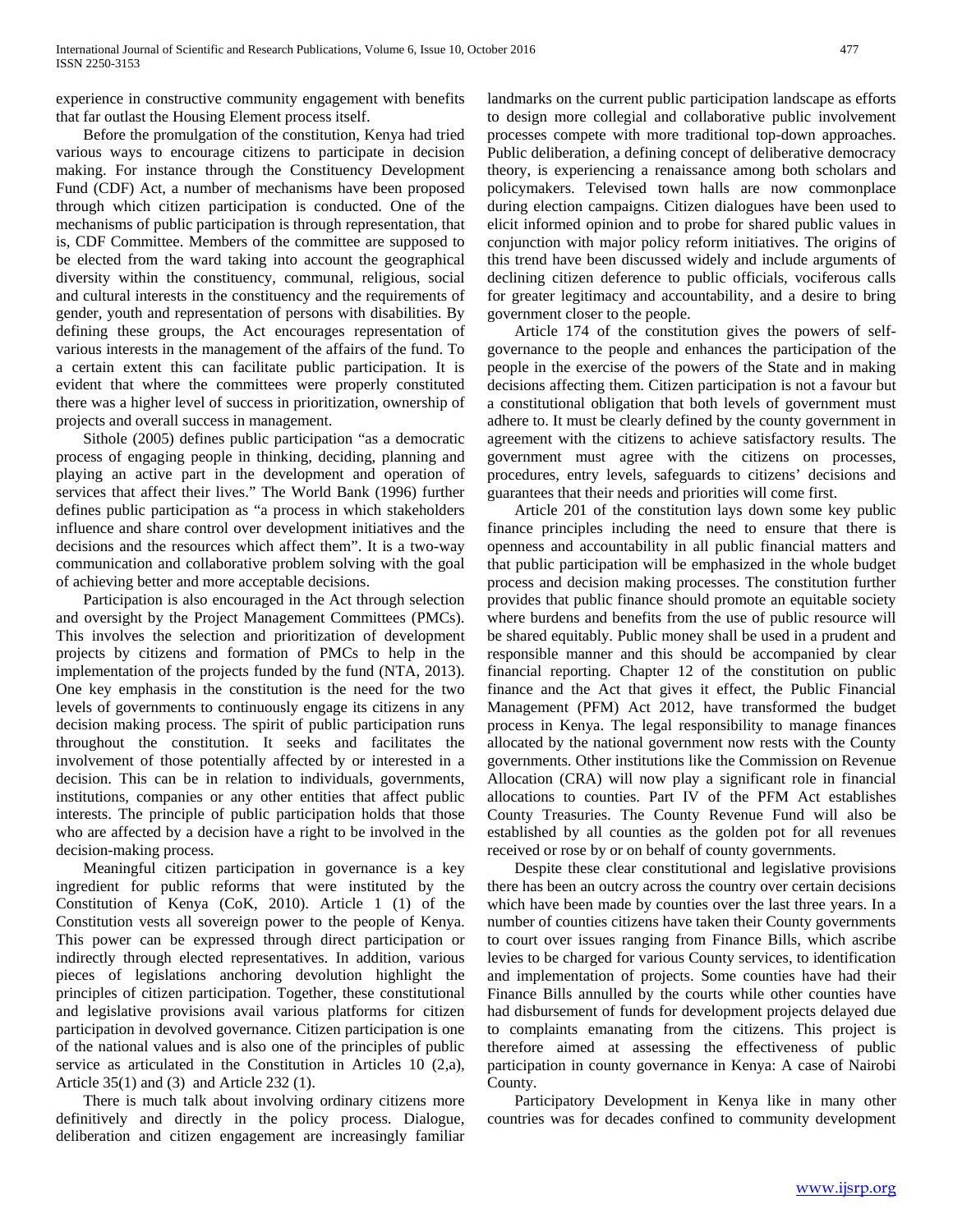projects which were mainly donor funded and supervised (Wakwabubi and Shiverenje, 2003).

 Kenya attempted to institutionalize decentralized planning and implementation of its programmes as early as the 1960s through Sessional Papers. The most comprehensive one was the District Focus for Rural Development (DFRD) Strategy which became operational in 1983. However, the Strategy emphasized involvement of central government field workers in planning and implementation of programmes and therefore ignored indigenous knowledge and experiences. Chitere and Ireri (2004) notes this is contrary to the conception of the participatory approach. Ideally in participation, development workers such as civil servants have a role in facilitating the process through assisting communities to identify and solve their own problems.

 The DFRD Strategy also faced challenges in implementation because it lacked statutory anchorage that could entrench the coordinating committees in the law. The operations were carried out administratively rather than legally. This has been a characteristic of decentralized policies in Kenya whereby some funds have been created by Acts of Parliament and therefore have had legal backing. However, others have been created through policy pronouncements and consequently have had no guarantee of continuity (KHRC and SPAN, 2010).

 The enactment of the Physical Planning Act in 1996 saw further evolution of participatory development. The Statute did provide for community participation in the preparation and implementation of physical and development plans. However, its major shortfall is the lack of the critical element of community sensitization on their roles. Physical planning is also centralized in major towns and thus communities residing in remote areas remained marginalized in participatory planning (Okello, 2008). Over the past one decade, the LASDAP and CDF have been the main vehicles of community participation at the local level. The LASDAP was introduced in 2001 through a ministerial circular whilst the CDF was established in 2003 through the CDF Act (2004). The LASDAP were a three year rolling plans that are required to have a poverty focus with priority areas in health, education and infrastructure (Kibua and Oyugi, 2006). The LASDAP provided opportunities for the local authorities to constructively engage with local communities on matters of planning, budgeting and development. The CDF Act on the other hand targets constituency level development projects particularly those aiming to combat poverty at the Constituency level.

The main objective of the study was to assess the effectiveness of Public Participation in County Governance in Kenya: A case for the Nairobi City County. The specific objectives were: to assess the extent to which civic education influence the effectiveness of public participation in County Governments, to assess the extent to which the provision of financial incentives influence the effectiveness of public participation in County Governments and to assess the extent to which scheduling of forums affect the effectiveness of public participation in County Governments.

# II. THEORETICAL LITERATURE

#### 2.1.1 *The Civic Voluntarism Model*

 The most well-known and widely applied model of political participation in political science was originally referred to as the resources model and had its origins in the work of Verba and Nie (1972) in their research on participation in the United States. According to this model, the social status of an individual—his job, education, and income—determines to a large extent how much he participates. It does this through the intervening effects of a variety of "civic attitudes" conducive to participation: attitudes such as a sense of efficacy, of psychological involvement in politics and a feeling of obligation to participate (Verba&Nie 1972).

#### **2.1.2 The Rational Choice Model**

 Rational choice theory has played an important role in the analysis of political participation. The rational choice model is summarized succinctly in the following terms: "A rational man is one who behaves as follows: he can always make a decision when confronted with a range of alternatives; he ranks all the alternatives facing him in order of his preferences in such a way that each is either preferred to, indifferent to, or inferior to each other; his preference ranking is transitive; he always chooses from among the possible alternatives that which ranks highest in his preference ordering; and he always makes the same decision each time he is confronted with the same alternatives (Downs, 1957).

#### **2.1.3 The Communicative Action Theory**

 Communicative action is a theory which aims to explain human rationality as the necessary outcome of successful communication (Mitrovic, 1999). The theory can be traced to the German philosopher and sociologist, Jürgen Habermas, who argues that the potential for rationality is inherent in communication and action, and represents a critical synthesis (Habermas, 1987). Habermas' general theoretical objective is to link communicative action theory, as a variant of action theory, with systems theory into a comprehensive approach to social theory (Mitrovic, 1999). The theory of Communicative Action has influenced thinking about the way in which planning and policy-making should happen. The theory emphasizes two key concepts to the study of public participation in these processes: argumentation and the role of culture and language.

#### **2.1.4Arnstein's Ladder of participation Model**

 Perhaps the seminal theoretical work on the subject of community participation was by Arnstein (1969). The particular importance of Arnstein's work stems from the recognition that there are different levels of participation, from manipulation, through to consultation, and to what we might now view as genuine participation, i.e. the levels of partnership and citizen control. The limitations of Arnstein's framework are obvious. Each of the steps represents a very broad category, within which there are likely to be a wide range of experiences. For example, at the level of 'informing' there could be significant differences in the type and quality of the information being conveyed. Realistically therefore, levels of participation are likely to reflect a more complex continuum than a simple series of steps. The use of a ladder also implies that more control is always better than less control. However, increased control may not always be desired by the community and increased control without the necessary support may result in failure.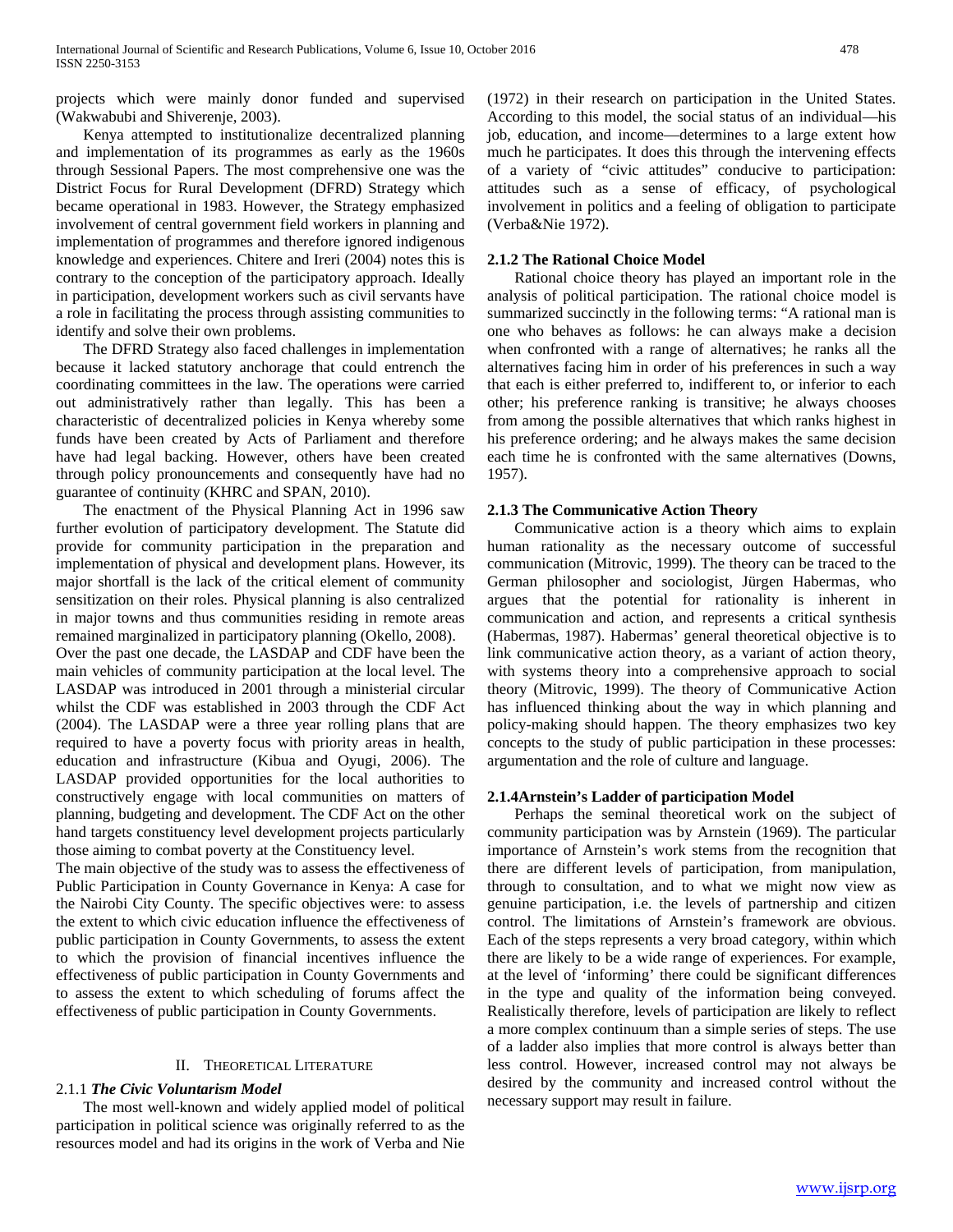Watson (2001) defines civic education in a democracy as education in self-government. Democratic self-government means that citizens are actively involved in their own governance; they do not just passively accept the dictums of others or acquiesce to the demands of others. As Aristotle put it in his *Politics* (340 BC), "If liberty and equality, as is thought by some, are chiefly to be found in democracy, they will be attained when all persons alike share in the government to the utmost." In other words, the ideals of democracy are most completely realized when every member of the political community shares in its governance. Members of the political community are its citizens; hence citizenship in a democracy is membership in the body politic. Membership implies participation, but not participation for participation's sake. Citizen participation in a democratic society must be based on informed, critical reflection, and on the understanding and acceptance of the rights and responsibilities that go with that membership.

 According to a research Finkel (2000), civic education programmes provide explicit instruction to ordinary citizens about democratic institutions, values, and procedures. The findings of the research found that civic education programmes do contribute to the development of a democratic political culture amongst participants. These programmes have been found to significantly increase individuals' political information, feelings of empowerment, and levels of political participation. For example, in the Democratic Republic of Congo, people who participated in education sessions were significantly more democratically aware over time than those in villages where sessions did not take place. In Kenya, individuals who attended civic education workshops were more likely to report increased awareness of the contents of the constitution and of various proposals being discussed to reform the constitution, as compared to people who did not attend workshops.

 Masango (2002) favours capacity building to improve the public's understanding of governance processes and to ensure that they participate effectively in governance processes. According to Cuthill and Fien (2005), capacity building for communities involves "working with communities". This, to them, involves "support, and enhances the existing ability, energy and knowledge of citizens."Arnstein (1969) argues that the ability of citizens to influence decisions depends on the "quality of technical assistance they have in articulating their priorities; and the extent to which the community has been organized to press those priorities". Cuthill and Fien (2005) place the responsibility for capacitating citizens with local government. Their argument is that the position of local government in relation to citizens makes them the right institution to capacitate citizens to ensure that they participate meaningfully in local government processes (Cuthill and Fien 2005).

 Masango (2002) stresses the importance of public awareness of matters related to local government in promoting public participation in policy- making. Glover (2003) emphasized that information sharing in the policy process is a requirement to ensure "effective and inclusive public participation". She stressed that this is merely one movement amongst other important ones. She reiterates the importance of the nature and ways in which information is provided. She also suggests the use of "appropriate and accessible" methods of providing information. This involves information on the contributions made by the public in the policy process. Below is a brief discussion of the types of participation, using Arnstein's (1969) ladder of participation. This will be used to analyze the nature of participation and quality of participation in the present study.

 According to Kugonza and Mukobi (2011) public participation is affected by Access to information which enables citizens articulate their voice, effectively monitor, hold government accountable and enter into informed dialogue about decisions which affect their lives. According to them information empowers all citizens including vulnerable and excluded people to claim their broader rights and entitlements. They found out that informed citizens can stand up for their rights and hold public officials accountable for their actions and decisions. According to the findings, majority of the respondents disagreed with the view that all the information on government projects is available and accessible to the community members. The study established that information was not provided in a timely manner. Dissemination of information was not effectively and timely done by both the general public and the government. They concluded that there is a positive relationship between information accessibility and participation in lower local government projects.

 Kakonge (1996) pointed out that public participation is affected by lack of communication between the government and the people. He said that projects are formulated without the dissemination of by the government of information among local people.

### **2.3 Conceptual Framework**

 The conceptual framework shows the relationship between the independent and the dependent variables. It further shows any other factor that may have any effect on the two variables. The conceptual frame in this particular study shows that the effectiveness of public participation depends primarily on factors such as civic education, provision of financial incentives and scheduling of public participation forums. Moderating variable include various Government regulations on public participation while intervening variable is the level of education of various stakeholders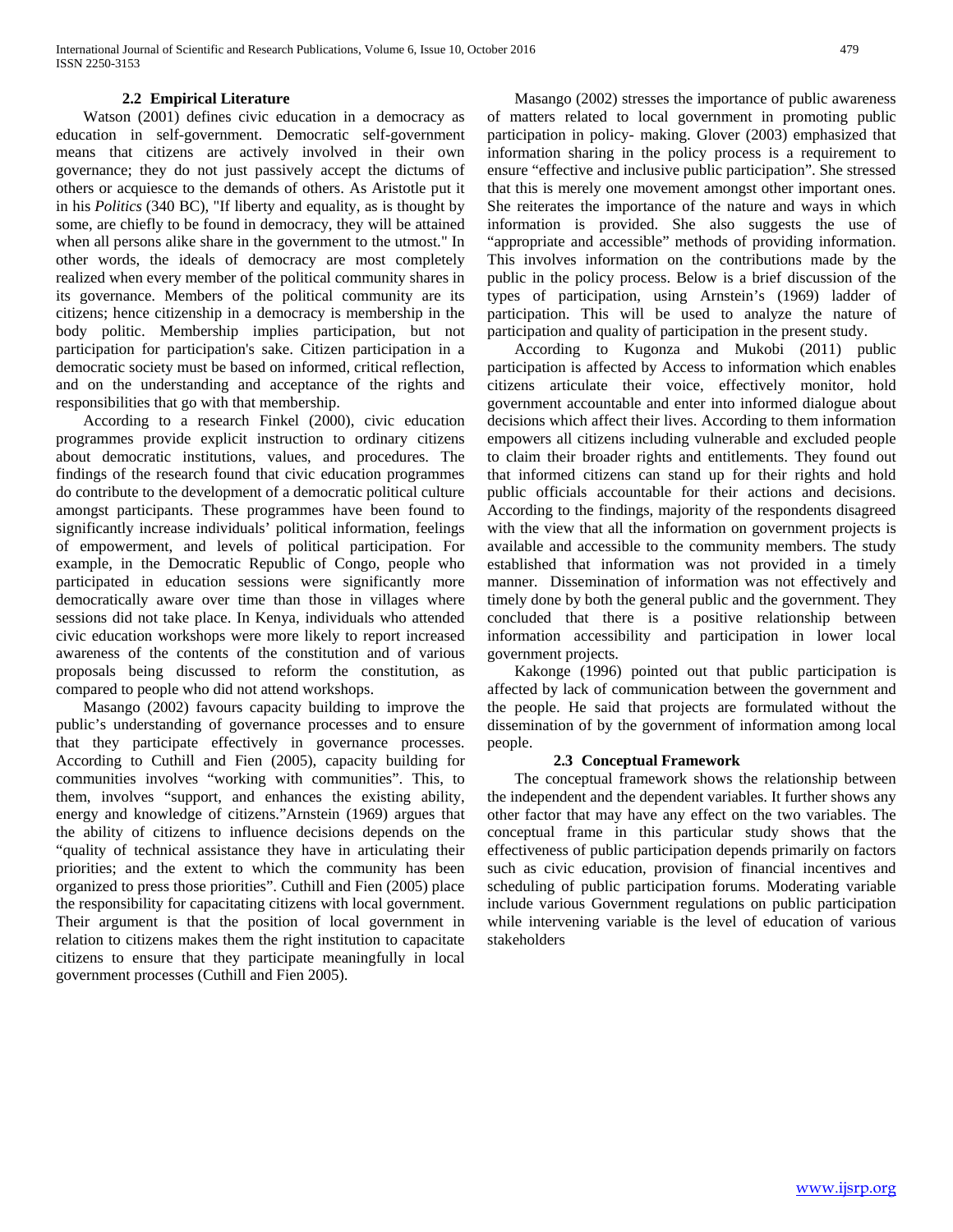

*Independent Variables Dependent Variable*

#### III. METHODOLOGY

 The study employed descriptive research design in the form of survey design. Churchill (1991) contends that survey design is appropriate where the study seeks to describe the characteristics of certain groups, estimate the proportion of people who have certain characteristics and make certain predictions. It describes the situation as it is without manipulation. The study aims to assess the factors that determine the effectiveness of public participation in county governance in Kenya. The survey design has been chosen because it is useful in describing the characteristics of a large population. Secondly, the population is geographically diverse. This would not enable the administration of the instrument to the entire population.

 In carrying out this study, two categories of respondents were involved: residents of Nairobi City County who are the beneficiaries of county projects and; the County government and civil society organizations representatives including women and youth group's leaders and people living with disabilities representatives. The beneficiaries were sampled from four constituencies, namely Ruaraka, Mathare, Dagoreti and Westlands.

 The study used purposive sampling to select 240 beneficiaries from four electoral constituencies out of a total of sixteen electoral constituencies. This was necessary because the population of the County is to a larger extent homogenous. As such there was no need to sample in all constituencies. Within each sampled electoral constituency, the researcher further purposively sampled 60 people for the interview. For the second category of respondents, ten respondents were selected from the county government officers and Civil Society Organizations representatives. Two sets of questionnaires were used in this study. The first set was administered to the residents of Nairobi City County. The second set was administered to the

representatives of Civil Society Organizations and government officers in an open interview.

 To ensure validity, the instruments were discussed by experts. Secondly, a pilot study was carried out with a few respondents. To ensure reliability of the instruments test-retest was used. To comply towards ethical considerations, a letter of introduction was obtained from the university supervisor. A copy of the letter was shown to the respondents as evidence of the authorization of the study. The instruments were administered with the help of research assistants.

 The data was coded and entered into the Statistical Package for Social Sciences (SPSS) version 20 software. Descriptive analysis of quantitative data was used with percentages and frequency tables. Qualitative data was organized into themes and presented into percentages using frequency tables.

#### IV. FINDINGS, CONCLUSIONS AND RECOMMENDATIONS

#### **4.1Findings**

#### **4.1.1 Response Rate**

 The study involved the development of two sets of questionnaires. One set targeted 240 respondents from Nairobi residents who are the beneficiaries of County Government services. The second set of questionnaires targeted 10 representatives of government and civil society organizations.

Out of the 240 beneficiaries who took part in the survey, 235 of them responded. This translated to 98 percent response rate. Of the 10 government and civil society representatives, 8 of them responded. This constituted 80 percent response rate.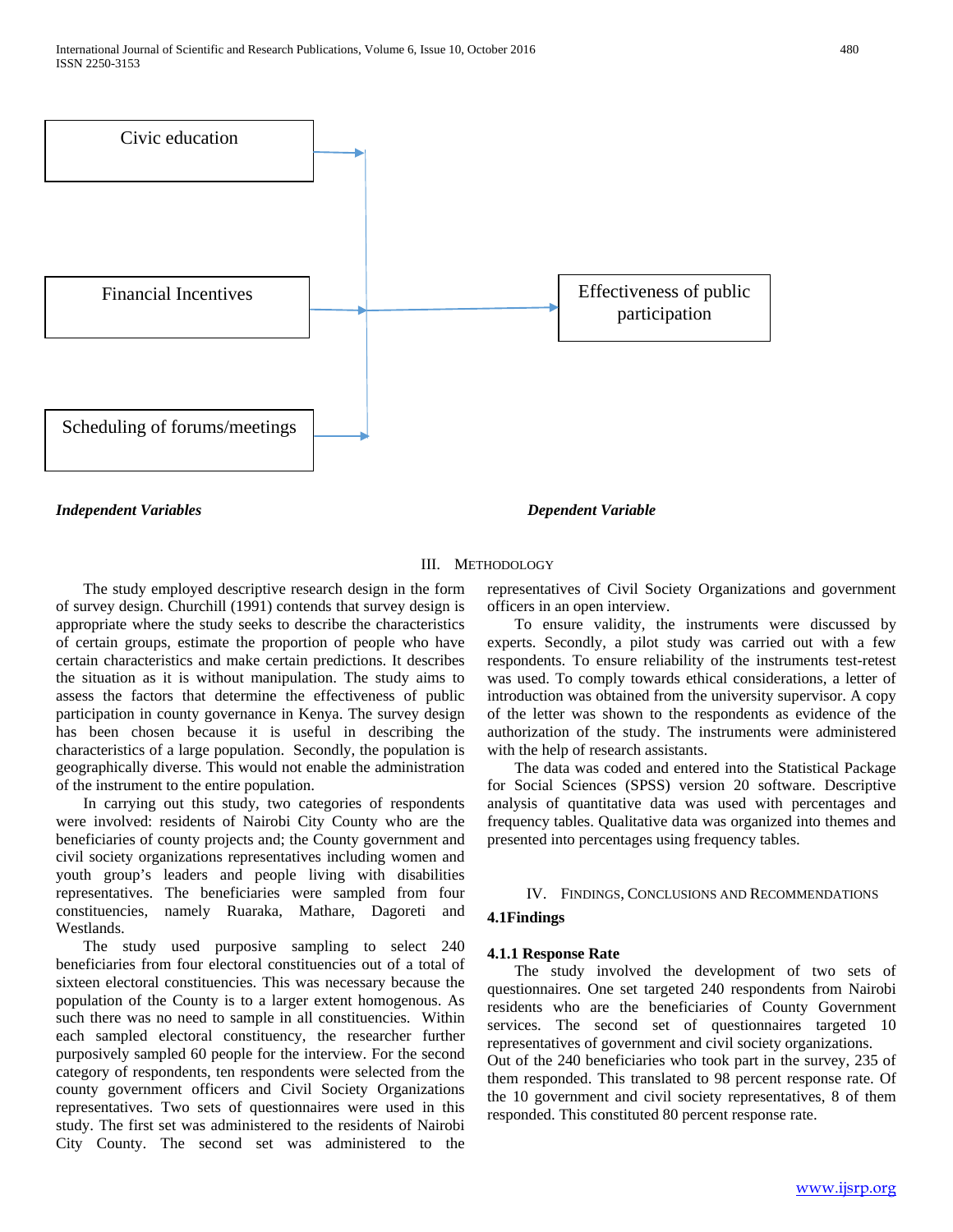#### **4.1.2 Demographic Information of the Respondents**

 Table 4.1 gives information on the proportion of male and female beneficiaries involved in the survey. Approximately 61.3

percent of those who took part in the survey were male while the remaining 38.7 percent were female.

| Gender | <b>Frequency</b> | Percent |
|--------|------------------|---------|
| Male   | 144              | 61.3    |
| Female | 91               | 38.7    |
| Total  | 235              | 100.0   |

# **Table 4.1: Gender of the beneficiaries**

#### **4.1.2 Age Groups of Respondents**

 Table 4.2 shows the age groups of the respondents. Majority of the respondents (48.9 percent) were within the age group 26-35 years, 24.3 percent were aged between 18-25 years, and 20.9 percent were aged between 36-50 years while the remaining 6.0 percent were aged above 51 years.

#### **Table 4.2: Age of Respondents**

| Age            | <b>Frequency</b> | Percent      |
|----------------|------------------|--------------|
| $18-25$ years  | 57               | 24.3         |
| $26-35$ years  | 115              | 48.9         |
| $36-50$ years  | 49               | 20.9         |
| Above 51 years | 14               | 6.0          |
| <b>Total</b>   | 235              | <b>100.0</b> |

#### **4.1.3 Occupation of Respondents**

 Table 4.3 shows the occupations of the respondents. 1.7 percent of the respondents were farmers, 31.9 percent were business persons, 17.0 percent were civil servants, 9.4 percent were teachers and 40.0 percent were in other professions.

#### **Table 4.3: Occupations of Respondents**

| Occupation       | <b>Frequency</b> | Percent |  |
|------------------|------------------|---------|--|
| Farmers          | 4                | 1.7     |  |
| Civil Servants   | 40               | 17.0    |  |
| Business persons | 75               | 31.9    |  |
| Teachers         | 22               | 9.4     |  |
| Others           | 94               | 40.0    |  |
| <b>Total</b>     | 235              | 100.0   |  |

#### **4.1.4 Level of Education of the Respondents**

 Table 4.4 shows the level of education of the respondents. Majority of the respondents (34.0 percent) had attained the tertiary level of education, 28.5 percent secondary level, 25.5 percent university, 9.8 percent primary 5-8 level while the remaining 2.1 percent primary 1-4.

| Level of education | <b>Frequency</b> | Percent |
|--------------------|------------------|---------|
| Primary 1-4        |                  | 2.1     |
| Primary 5-8        | 23               | 9.8     |
| Secondary          | 67               | 28.5    |
| Tertiary           | 80               | 34.0    |

#### **Table 4.4: Level of education of Respondents**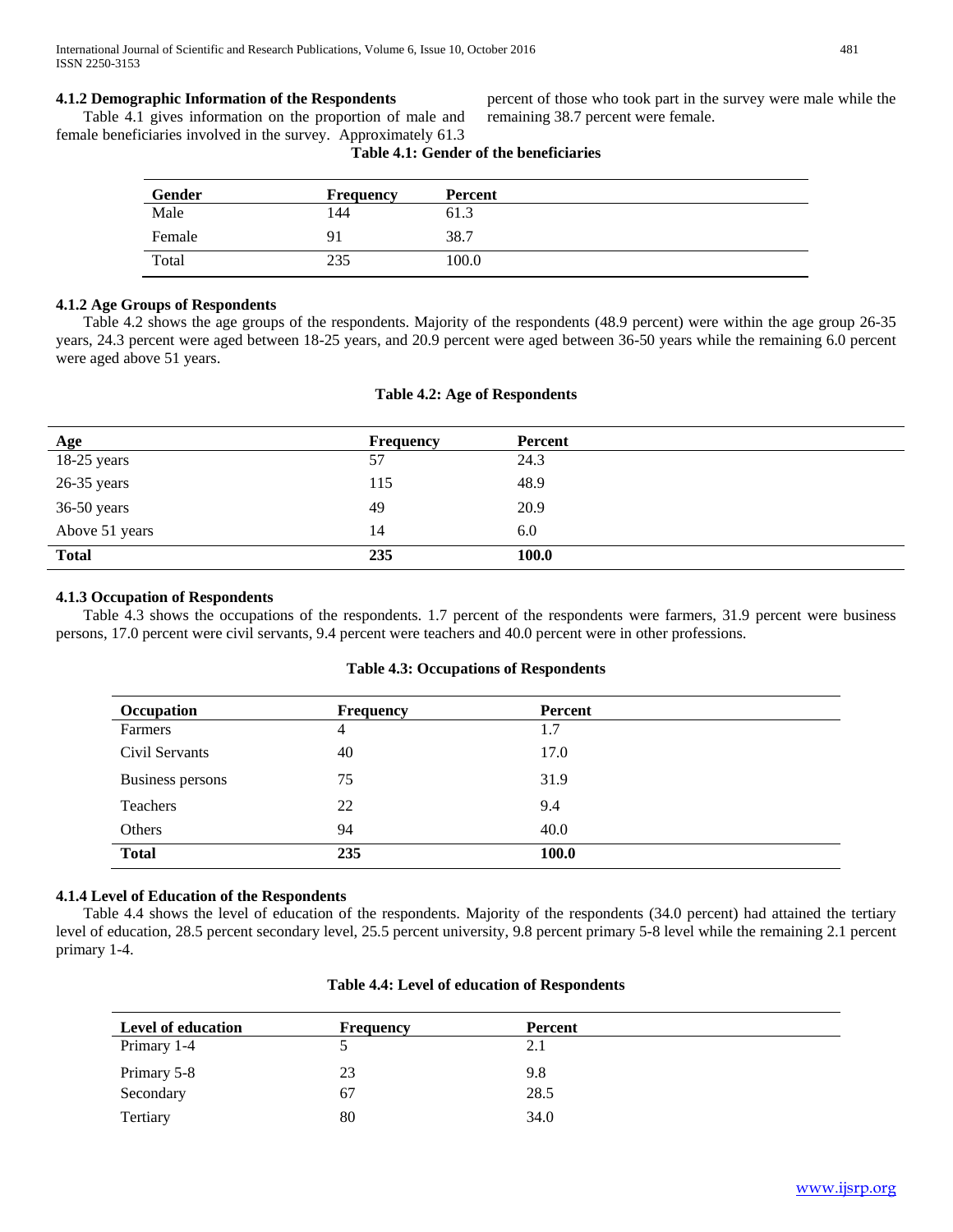| University   | 60         | -<br>ں دے |
|--------------|------------|-----------|
| <b>Total</b> | つつこ<br>299 | 100.0     |

#### **4.1.5 Civic Education on the Importance of Public Participation**

 The survey sought to find out whether County residents have been sensitized on the importance of public participation. To conclusively address the significance of sensitization on public participation the survey further asked a number of additional questions. For instance, who conducted the sensitization; whether the sensitization met their expectations; whether the sensitization was effective and how the county government can improve public participation.

 In an open interview with county government officers and civil society representatives, they were also asked their view on whether the county government sensitizes the public on the importance of participation on county affairs.

 Table 4.5 shows the result obtained when residents of Nairobi County were asked whether they have been sensitized on the importance of public participation. From the findings 68.5 percent of the respondents intimated that they have been sensitized while 31.5 percent indicated that they have not been sensitized.

#### **Table 4.5: Civic Education on the Importance of Public Participation**

| <b>Sensitization</b> | <b>Frequency</b> | <b>Percent</b> |  |
|----------------------|------------------|----------------|--|
| Yes                  | 161              | 68.5           |  |
| N <sub>0</sub>       | 74               | 31.5           |  |
| <b>Total</b>         | 235              | 100.0          |  |

 It is evident that majority of the respondents had not been sensitized. This is represented by 31.5 percent. Civil Society Organization is the main actor in sensitization at 29.4 percent. This is closely followed by the County Government at 28.5 percent. Those who indicated that they were sensitized by the National Government were 9.4 percent. A further 1.3 percent of the respondents were sensitized by the other organizations. These findings are represented in Table 4.6.

#### **Table 4.6: Stakeholders in Civic Education**

|                            | <b>Frequency</b> | Percent |
|----------------------------|------------------|---------|
| Not sensitized             | 74               | 31.5    |
| <b>County Government</b>   | 67               | 28.5    |
| <b>National Government</b> | 22               | 9.4     |
| Civil Society Organization | 69               | 29.4    |
|                            |                  |         |
| Others                     | 3                | 1.3     |
| <b>Total</b>               | 235              | 100.0   |

 When the respondents were asked whether the sensitization met their objectives, 80 percent answered in the affirmative while 20 percent were not satisfied with the sensitization. This is represented in table 4.7.

#### **Table 4.7: Level of satisfaction with Civic Education**

|              | Frequency | Percent |
|--------------|-----------|---------|
| Yes          | 134       | 80.0    |
| No           | 27        | 20.0    |
| <b>Total</b> | 161       | 100.0   |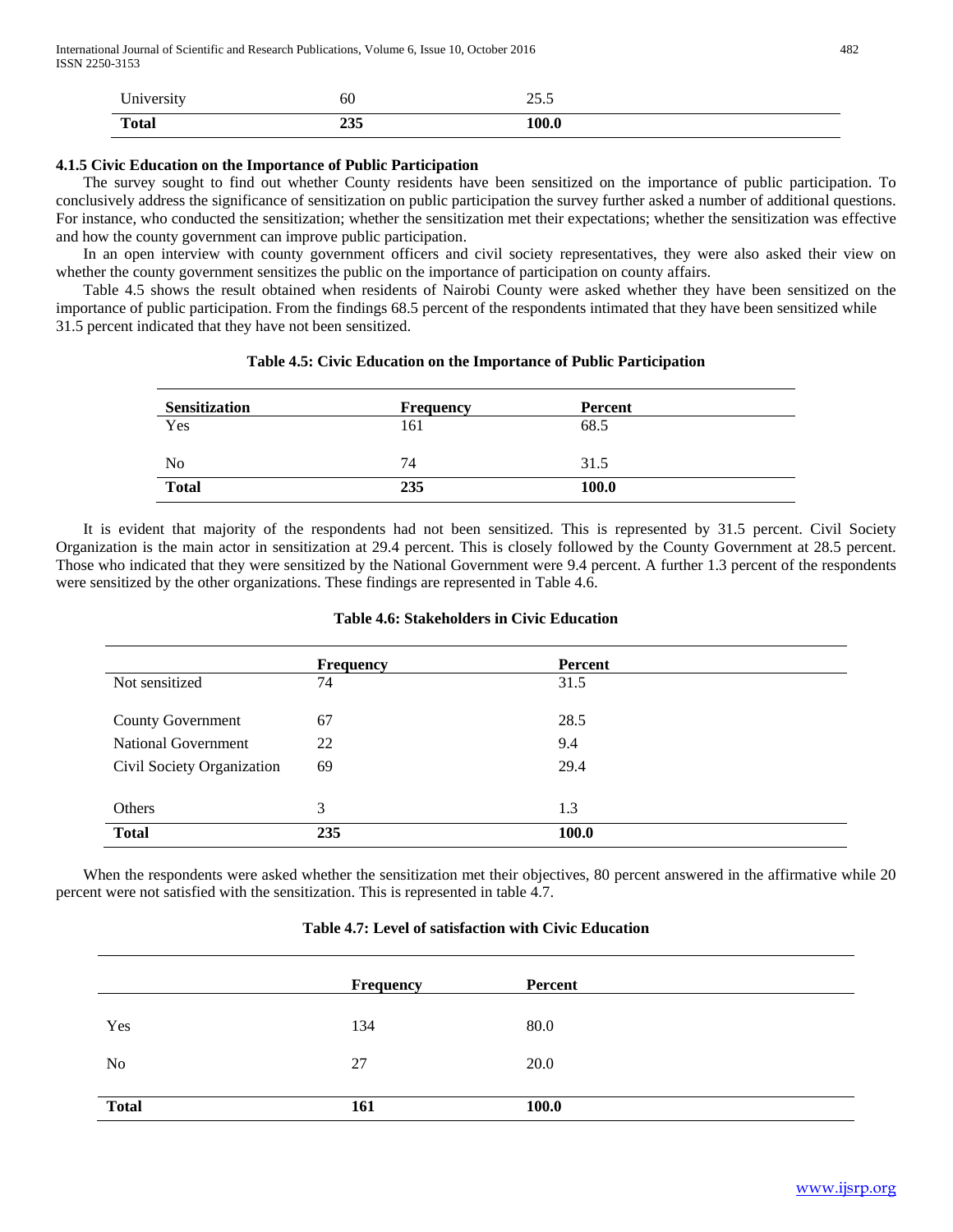On the question whether the sensitization was effective 51 percent of the respondents indicated that the sensitization was fairly effective, 35 percent indicated that the sensitization was very effective and 14 percent indicated that the sensitization was ineffective. This is represented in Table 4.8.

|                         | <b>Frequency</b> | Percent |
|-------------------------|------------------|---------|
| Very Effective          | 56               | 35.0    |
| <b>Fairly Effective</b> | 82               | 51.0    |
| Ineffective             | 22               | 14.0    |
| <b>Total</b>            | 161              | 100.0   |

# **Table 4.8: Effectiveness of Civic Education**

 When the respondents were asked the strategies that the County Government should use to improve civic education, 40 percent of the respondents indicated that offering incentives is a good strategy to improve civic education. Early notifications of sensitization meetings and others strategies were each ranked 20 percent. Other strategies include Use a variety of methods and Allocating more funds for civic education each at 10 percent. Table 4.9 represents these findings.

| <b>Strategies</b>                                   | <b>Frequency</b> | Percent     |
|-----------------------------------------------------|------------------|-------------|
| <b>Offering Incentives</b>                          | 80               | 40.0        |
| <b>Early Notifications</b>                          | 37               | 20.0        |
| Others                                              | 34               | <b>20.0</b> |
| Use a variety of methods                            | 18               | 10.0        |
| Allocating more funds for civic 14<br>education     |                  | 10.0        |
| Formulate policy to guide public 7<br>participation |                  | 0.0         |
| <b>Total</b>                                        | 190              | 100.0       |

# **Table 4.9: Strategies to Improve Public Participation**

 When the government officers and civil society organizations were asked whether the county government sensitize the public on the importance of participation on county affairs, a majority of the respondents (62.5 percent) indicated that the County Government does not sensitize the public on the importance of public participation. This was majorly the feeling of the civil society organizations. The findings are summarized in Table 4.10.

# **Table 4.10: County Government's Sensitization**

|                | <b>Frequency</b> | Percent |
|----------------|------------------|---------|
| Yes            | . .              | 37.5    |
| N <sub>o</sub> |                  | 62.5    |
| <b>Total</b>   | О                | 100.0   |

 From the above research findings, it can be deduced that there is a significant level of sensitization on the importance of public participation in County Government affairs. For instance 68.5 percent of the beneficiaries indicated that they have been sensitized on the importance of public participation.

# **4.1.6 Financial Incentives Influence on Public Participation**

 The study set to find out whether financial incentives offered to participants during public participation forums would have an effect on public participation. In this regard, the respondents were asked whether participants are offered financial incentives whenever they attend such forums. They were further asked the adequacy of the financial incentives and whether they would attend public participation forums if no financial incentive is offered.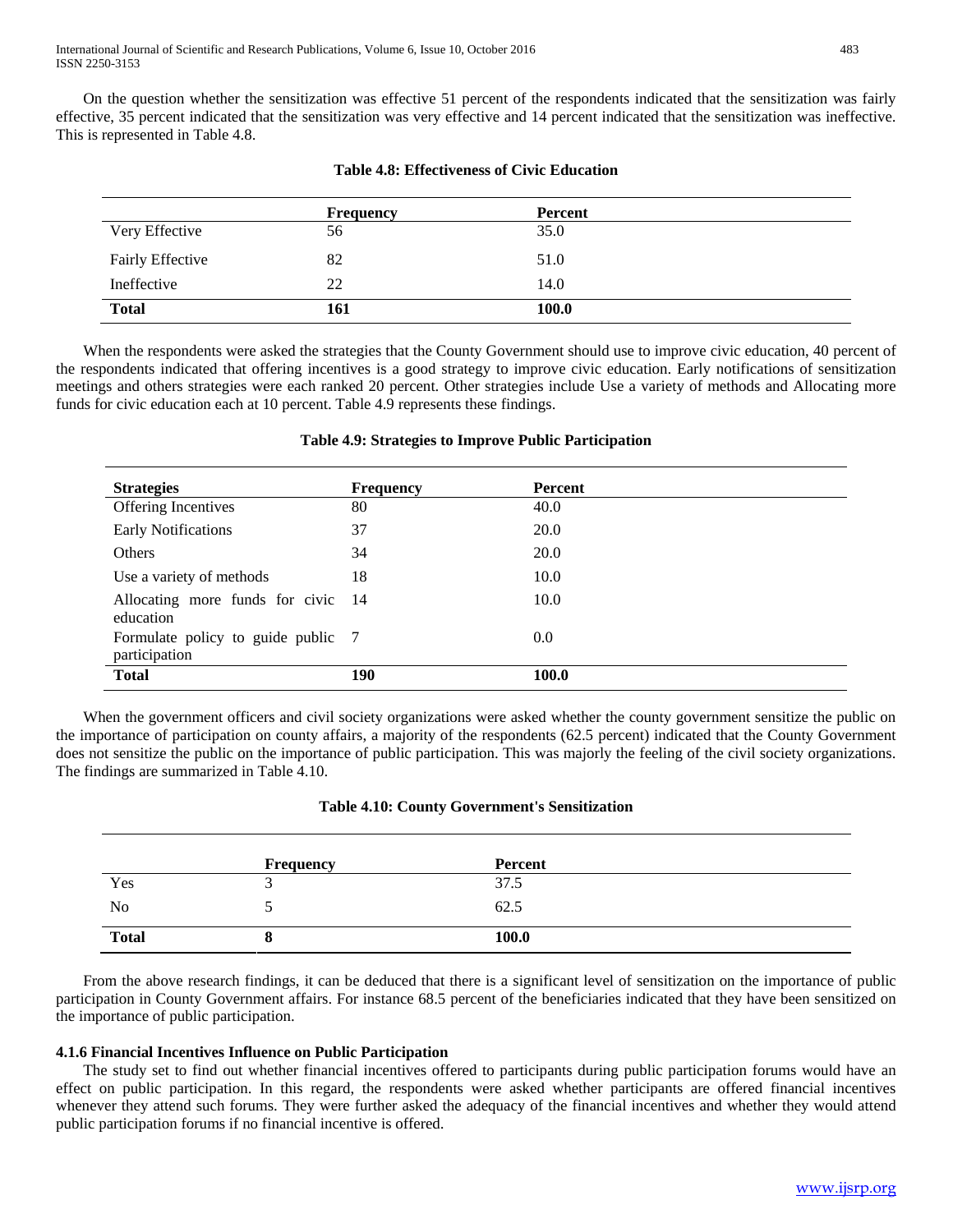When asked whether the County Government offer financial incentives to participants, 70 percent of the respondents answered in the affirmative while the remaining 30 percent said that no financial incentive is offered during such forums. A summary of the findings is represented in Table 4.11.

|              | <b>Frequency</b> | Percent |  |
|--------------|------------------|---------|--|
| Yes          | 166              | 70.0    |  |
| No           | 69               | 30.0    |  |
| <b>Total</b> | 235              | 100.0   |  |

**Table 4.11: Response to the Offer of Financial Incentives to Respondents**

 The result was corroborated by the findings from the open interview which indicated that 62.5 percent of the respondents concurred that financial incentives are offered to participants. Table 4.12 gives a summary of the government officers and civil society organizations response to whether financial incentives are offered to staff during public participation.

|              | <b>Frequency</b> | Percent |  |
|--------------|------------------|---------|--|
| Yes          |                  | 62.5    |  |
| No           |                  | 37.5    |  |
| <b>Total</b> | o                | 100.0   |  |

 The respondents were asked about the adequacy of the financial objectives offered to participants by the County Government during public participation forums. A majority of the respondents at 70 percent felt that the financial incentives were either adequate or fairly adequate. Only 30 percent of the respondents felt that the financial incentives were either inadequate or very inadequate. Table 4.13 gives a summary of these findings.

|                 | <b>Frequency</b> | Percent |
|-----------------|------------------|---------|
| Adequate        | 25               | 10.0    |
| Fairly adequate | 104              | 60.0    |
| Inadequate      | 45               | 20.0    |
| Very Inadequate | 8                | 10.0    |
| <b>Total</b>    | 182              | 100.0   |

#### **Table 4.13: Adequacy of the Financial Incentives**

 When Civil Society Organizations and Government officers were asked how financial incentives effect public participation, 62.5 percent indicated that financial incentives would encourage attendance of public participation forums. The remaining 37.5 percent indicated that offering of financial incentives boosts participants' morale. Table 4.14 shows the effect of financial incentives on public participations.

|  |  |  |  |  |  | Table 4.14: Effect of Financial Incentive on Public Participation |
|--|--|--|--|--|--|-------------------------------------------------------------------|
|--|--|--|--|--|--|-------------------------------------------------------------------|

|                       | <b>Frequency</b> | Percent |
|-----------------------|------------------|---------|
| Boosts morale         |                  | 37.5    |
| Encourages attendance |                  | 62.5    |
| <b>Total</b>          |                  | 100.0   |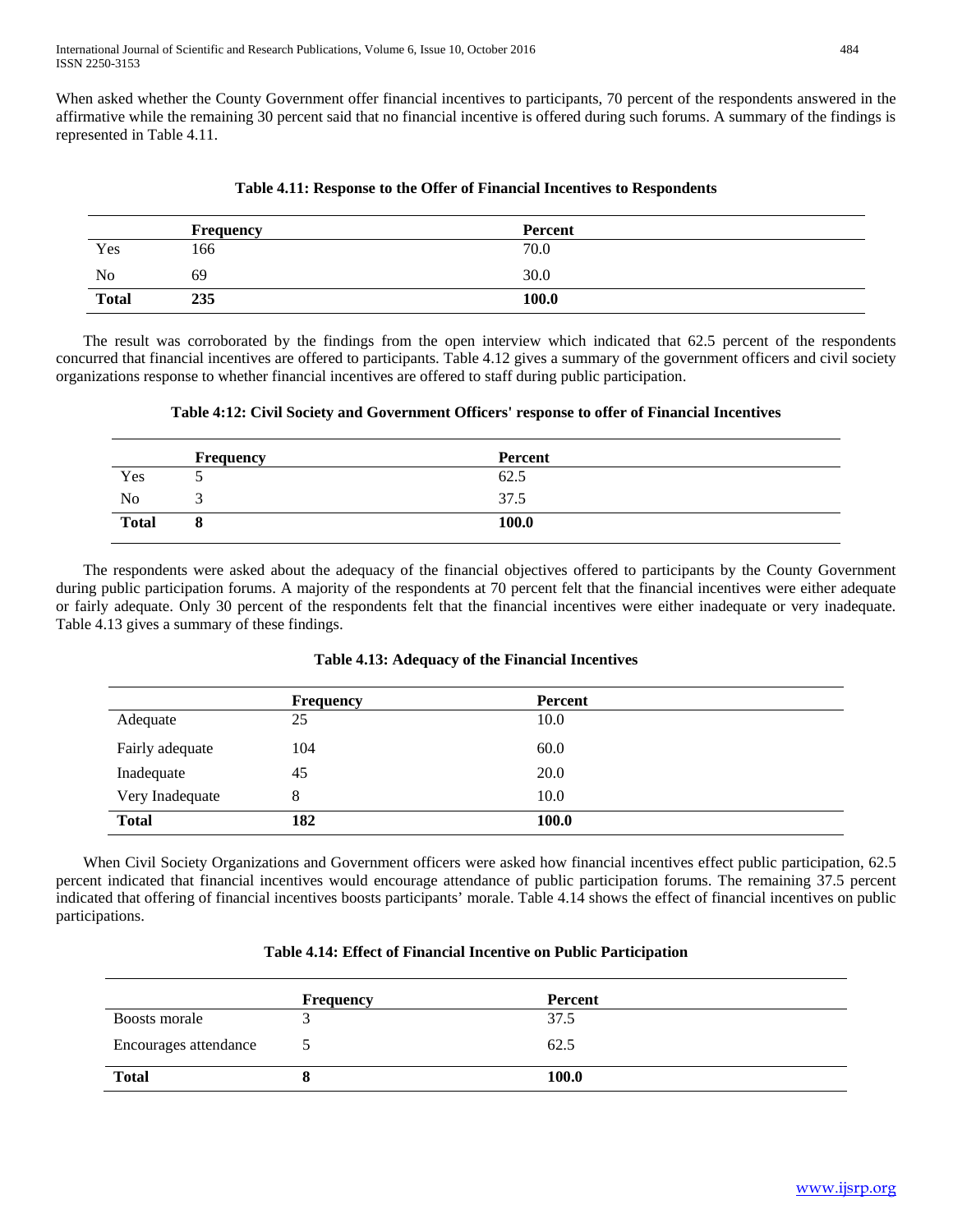When the residents were asked whether they would attend public participation forums when there is no financial incentives, 70 percent of the respondents said they would attend while 30 percent said they would not attend if no financial incentive is offered. Table 4.15 gives a summary of the level of participation if no financial incentive is not offered.

# **Table 4.15: Participation if no Financial Incentive is not provided**

|           | Frequency | Percent |  |
|-----------|-----------|---------|--|
| Yes       | 72        | 70.0    |  |
| <b>No</b> | 60        | 30.0    |  |
| Total     | 232       | 100.0   |  |

# **4.1.7 Scheduling of Meetings'Effect on Public Participation**

 The research was also geared towards establishing whether scheduling of public forums have an effect on public participation. In this regard there was almost unanimity that public participation forums should be held over the weekends when most people are at home. 80% of the respondents said that public participation forums should be held over the weekend. Only 20% said that these forums should be held during week days. Table 4.16 shows which days of the week are preferred for public participation.

# **Table 4.16: Scheduling of Public Participation Forums**

|              | <b>Frequency</b> | Percent      |  |
|--------------|------------------|--------------|--|
| Week days    | 4 <sub>1</sub>   | 20.0         |  |
| Weekends     | 192              | 80.0         |  |
| <b>Total</b> | 233              | <b>100.0</b> |  |

 These findings were in agreement with the findings from the open interview which indicated that 75 percent of the respondents were of the view that public participation should be held over the weekend. 25 percent of the respondents however said that public participation forum should be held during week days.

 The respondents were further asked if the county government provides enough notice for public participation, 60 percent of the respondents either agreed or strongly agreed that the County Government provide enough notice for public participation. Only 40 percent of the respondents disagreed that enough notice is provided. Table 4.17 gives a summary of the findings.

# **Table 4.17: Notification for Public Participation**

|                   | <b>Frequency</b> | Percent      |  |
|-------------------|------------------|--------------|--|
| Strongly agree    | 22               | 10.0         |  |
| Agree             | 116              | 50.0         |  |
| Disagree          | 87               | 40.0         |  |
| Strongly disagree | 7                | 0.0          |  |
| <b>Total</b>      | 232              | <b>100.0</b> |  |

 On the adequacy of the time set aside for public participation, 70 percent of the respondents felt that the time provided was adequate while 30 percent disagreed. This is summarized in table 4.18.

#### **Table 4.18: Adequacy of Time allowed for Public Participation**

|                | Frequency | Percent |
|----------------|-----------|---------|
| Strongly agree | 30        | 10.0    |
| Agree          | 132       | 60.0    |
| Disagree       | 64        | 30.0    |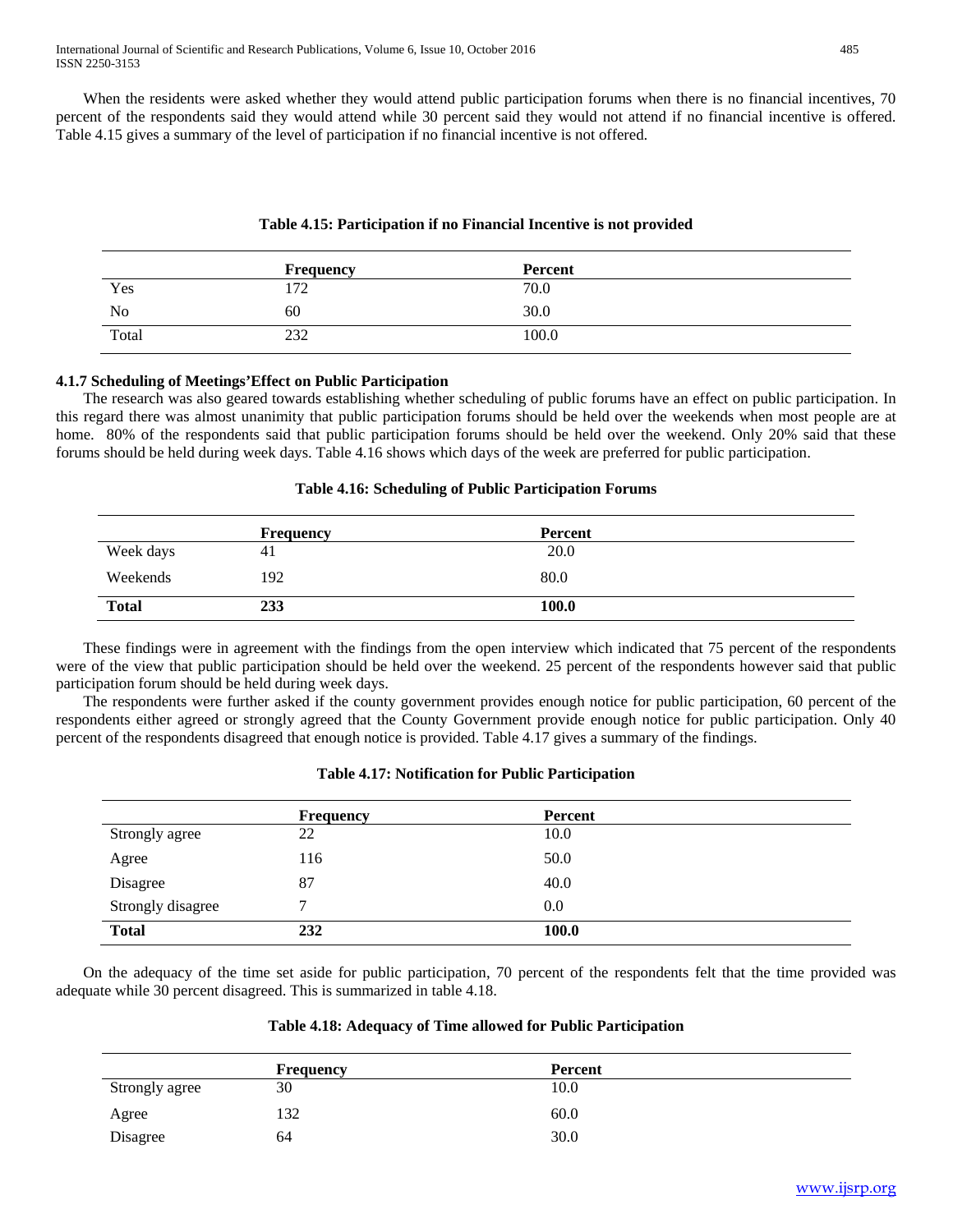| Strongly disagree |            | v.u   |
|-------------------|------------|-------|
| <b>Total</b>      | ^^^<br>494 | 100.0 |

 The County Government uses different methods for public participation. These include social media at 34 percent, mass media at 31.1 percent, website 14 percent, public meetings 14 percent and others 6.4 percent. Table 4.19 shows the various methods of public participation used by the County Government.

|                        | <b>Frequency</b> | Percent |  |
|------------------------|------------------|---------|--|
| Mass media             | 73               | 31.1    |  |
| Social media           | 80               | 34.0    |  |
| Websites               | 33               | 14.0    |  |
| Others                 | 15               | 6.4     |  |
| <b>Public Meetings</b> | 33               | 14.0    |  |
| <b>Total</b>           | 235              | 100.0   |  |

|  |  |  | <b>Table 4.19 Methods of Public Participation</b> |
|--|--|--|---------------------------------------------------|
|--|--|--|---------------------------------------------------|

 Finally on the strategies to improve public participation, 37.5 percent of the civil society organizations and government officers indicated that the participants should be provided with incentives to encourage them to participate, another 37.5 percent said there need to be proper timing, 12.5 percent said there is need for increased awareness and another 12.5 percent indicated that public participation should be devolved to the wards. This is shown in table 4.20.

#### **Table 4.20: Strategies to Improve Public Participation**

|                                | <b>Frequency</b> | Percent      |
|--------------------------------|------------------|--------------|
| Provide incentive              |                  | 37.5         |
| Proper timing                  | $\mathbf{R}$     | 37.5         |
| Increased awareness            |                  | 12.5         |
| Devolve participation to wards |                  | 12.5         |
| <b>Total</b>                   |                  | <b>100.0</b> |

# V. SUMMARY

 From the findings of the study it is evident that civic education plays a major role on the effectiveness of public participation in the County Government. When the residents are enlightened on their rights of participation in the affairs of the County Government, they tend to participate more and demand for their rights. It is evident from the findings that civic education has been conducted in the County as 68.5 percent of the County residents confirmed having participated in the civic education forums. The civic education forums are mostly conducted by Civil Society Organizations and the County Government. The findings show that civic education has been effective in meeting its intended purpose with 86 percent concurring.

 The survey sought to find out whether provision of financial incentives influences the effectiveness of public participation in the County Government. There was a general consensus that that County Government provides financial incentives to participants. This was the finding from the beneficiaries and; the civil society organizations and government officers. The respondents felt that provision of financial incentives boost the morale of the respondents and also encourage attendance.

 The survey further sought to find out whether scheduling of public participation forums are affected by the effectiveness of public participation, the findings show that public participation is greatly affected by the day of the week the forum is scheduled. It was noted that public participation forums organized during the week days attract less audience. This is attributable to the fact that during the week days people tend to be busy at their places of work. It is therefore imperative that public participation forums are held over the weekends to enable high attendance.

 Finally a number of strategies were proposed to enhance public participation. These include offering incentives, early notification of public participation forums, use of variety of methods, allocating more funds for civic education, formulation of policy to guide public participation among others.

#### **5.1 Recommendations**

#### **5.2.1 Policy Recommendations**

 In view of the foregoing findings, the study makes the following recommendations: